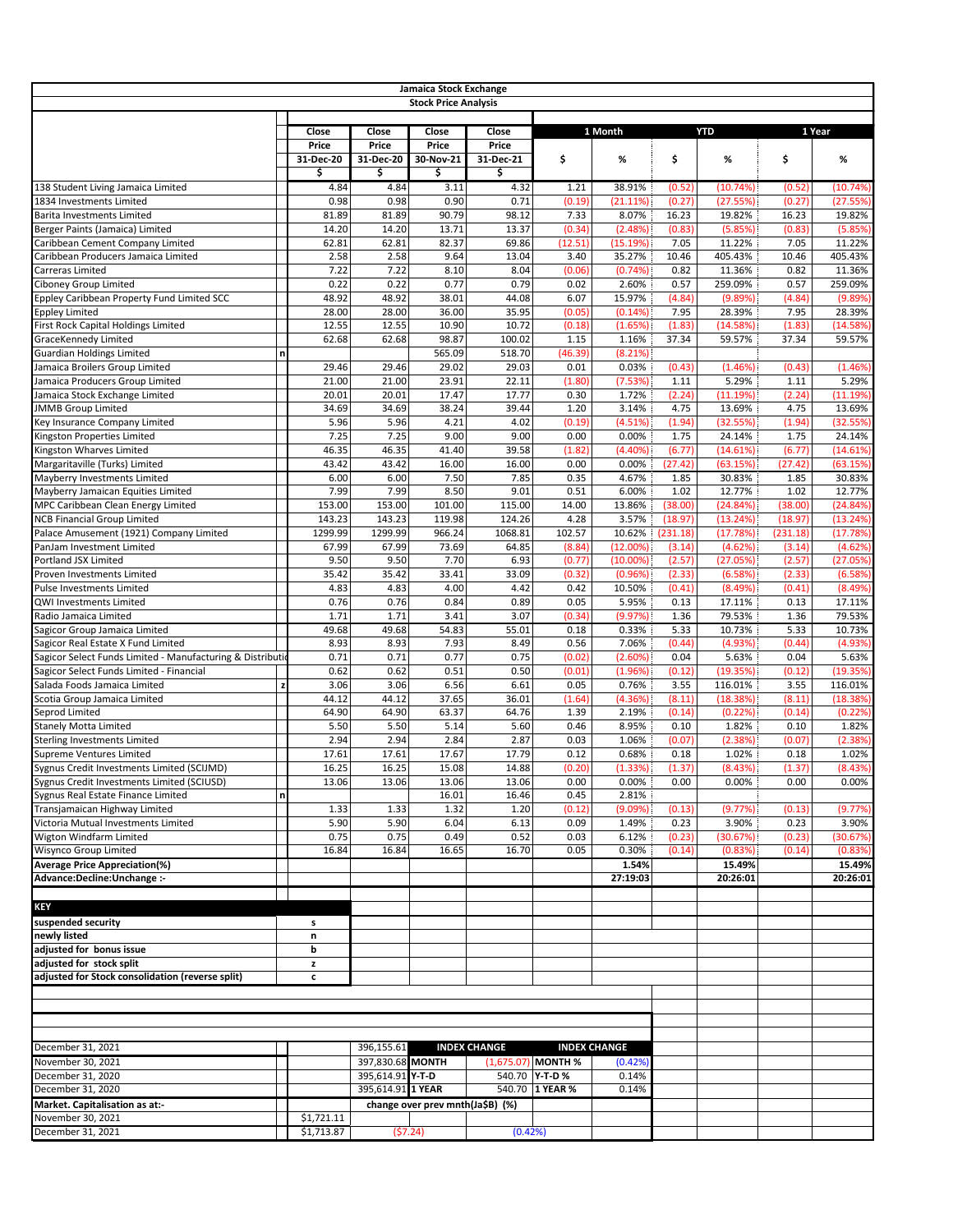|                                            |         |             |                    | JAMAICA STOCK EXCHANGE                         |             |             |                    |
|--------------------------------------------|---------|-------------|--------------------|------------------------------------------------|-------------|-------------|--------------------|
|                                            |         |             |                    | TOP TEN WINNERS & LOSERS                       |             |             |                    |
|                                            |         |             |                    | (DECEMBER 31, 2021)                            |             |             |                    |
|                                            |         |             | <b>CLOSE PRICE</b> |                                                |             |             | <b>CLOSE PRICE</b> |
| <b>TOP ADVANCING</b>                       | %       | <b>OPEN</b> | <b>CLOSE</b>       | <b>TOP DECLINING</b>                           | %           | <b>OPEN</b> | <b>CLOSE</b>       |
|                                            |         | \$          | \$                 |                                                |             | \$          | Ś.                 |
|                                            |         |             |                    | <b>1 MONTH</b>                                 |             |             |                    |
| 138 Student Living Jamaica Limited         | 38.91%  | 3.11        |                    | 4.32 1834 Investments Limited                  | (21.11%)    | 0.90        | 0.71               |
| Caribbean Producers Jamaica Limited        | 35.27%  | 9.64        |                    | 13.04 Caribbean Cement Company Limited         | (15.19%)    | 82.37       | 69.86              |
| Eppley Caribbean Property Fund Limited SCC | 15.97%  | 38.01       |                    | 44.08 PanJam Investment Limited                | (12.00%)    | 73.69       | 64.85              |
| MPC Caribbean Clean Energy Limited         | 13.86%  | 101.00      |                    | 115.00 Portland JSX Limited                    | $(10.00\%)$ | 7.70        | 6.93               |
| Palace Amusement (1921) Company Limited    | 10.62%  | 966.24      |                    | 1068.81 Radio Jamaica Limited                  | (9.97%)     | 3.41        | 3.07               |
| Pulse Investments Limited                  | 10.50%  | 4.00        |                    | 4.42 Transjamaican Highway Limited             | (9.09%)     | 1.32        | 1.20               |
| Stanely Motta Limited                      | 8.95%   | 5.14        |                    | 5.60 Guardian Holdings Limited                 | (8.21%)     | 565.09      | 518.70             |
| Barita Investments Limited                 | 8.07%   | 90.79       |                    | 98.12 Jamaica Producers Group Limited          | (7.53%)     | 23.91       | 22.11              |
| Sagicor Real Estate X Fund Limited         | 7.06%   | 7.93        |                    | 8.49 Key Insurance Company Limited             | (4.51%)     | 4.21        | 4.02               |
| Wigton Windfarm Limited                    | 6.12%   | 0.49        |                    | 0.52 Kingston Wharves Limited                  | (4.40%      | 41.40       | 39.58              |
|                                            |         |             |                    |                                                |             |             |                    |
|                                            |         |             |                    | YEAR-TO-DATE                                   |             |             |                    |
|                                            |         | \$          | \$                 |                                                |             | \$          | \$                 |
| Caribbean Producers Jamaica Limited        | 405.43% | 2.58        |                    | 13.04 Margaritaville (Turks) Limited           | (63.15%)    | 43.42       | 16.00              |
| Ciboney Group Limited                      | 259.09% | 0.22        |                    | 0.79 Key Insurance Company Limited             | (32.55%)    | 5.96        | 4.02               |
| Salada Foods Jamaica Limited               | 116.01% | 3.06        |                    | 6.61 Wigton Windfarm Limited                   | (30.67%)    | 0.75        | 0.52               |
| Radio Jamaica Limited                      | 79.53%  | 1.71        |                    | 3.07 1834 Investments Limited                  | (27.55%)    | 0.98        | 0.71               |
| GraceKennedy Limited                       | 59.57%  | 62.68       |                    | 100.02 Portland JSX Limited                    | (27.05%)    | 9.50        | 6.93               |
| Mayberry Investments Limited               | 30.83%  | 6.00        |                    | 7.85 MPC Caribbean Clean Energy Limited        | (24.84%)    | 153.00      | 115.00             |
| <b>Eppley Limited</b>                      | 28.39%  | 28.00       |                    | 35.95 Sagicor Select Funds Limited - Financial | (19.35%)    | 0.62        | 0.50               |
| Kingston Properties Limited                | 24.14%  | 7.25        |                    | 9.00 Scotia Group Jamaica Limited              | (18.38%)    | 44.12       | 36.01              |
| Barita Investments Limited                 | 19.82%  | 81.89       |                    | 98.12 Palace Amusement (1921) Company Limited  | (17.78%)    | 1299.99     | 1068.81            |
| QWI Investments Limited                    | 17.11%  | 0.76        |                    | 0.89 Kingston Wharves Limited                  | (14.61%     | 46.35       | 39.58              |
|                                            |         |             |                    | 1 YEAR                                         |             |             |                    |
|                                            |         | \$          | \$                 |                                                |             | \$          | \$                 |
| Caribbean Producers Jamaica Limited        | 405.43% | 2.58        |                    | 13.04 Margaritaville (Turks) Limited           | (63.15%)    | 43.42       | 16.00              |
| Ciboney Group Limited                      | 259.09% | 0.22        |                    | 0.79 Key Insurance Company Limited             | (32.55%)    | 5.96        | 4.02               |
| Salada Foods Jamaica Limited               | 116.01% | 3.06        |                    | 6.61 Wigton Windfarm Limited                   | (30.67%)    | 0.75        | 0.52               |
| Radio Jamaica Limited                      | 79.53%  | 1.71        |                    | 3.07 1834 Investments Limited                  | (27.55%)    | 0.98        | 0.71               |
| GraceKennedy Limited                       | 59.57%  | 62.68       |                    | 100.02 Portland JSX Limited                    | (27.05%)    | 9.50        | 6.93               |
| Mayberry Investments Limited               | 30.83%  | 6.00        |                    | 7.85 MPC Caribbean Clean Energy Limited        | (24.84%)    | 153.00      | 115.00             |
| Eppley Limited                             | 28.39%  | 28.00       |                    | 35.95 Sagicor Select Funds Limited - Financial | (19.35%)    | 0.62        | 0.50               |
| Kingston Properties Limited                | 24.14%  | 7.25        |                    | 9.00 Scotia Group Jamaica Limited              | (18.38%)    | 44.12       | 36.01              |
| Barita Investments Limited                 | 19.82%  | 81.89       |                    | 98.12 Palace Amusement (1921) Company Limited  | (17.78%)    | 1299.99     | 1068.81            |
| QWI Investments Limited                    | 17.11%  | 0.76        |                    | 0.89 Kingston Wharves Limited                  | (14.61%)    | 46.35       | 39.58              |

Legend:

1 month compares current month with previous month

Year-to-Date compares current month with December 2020

1 Year compares current month end with the corresponding month end last year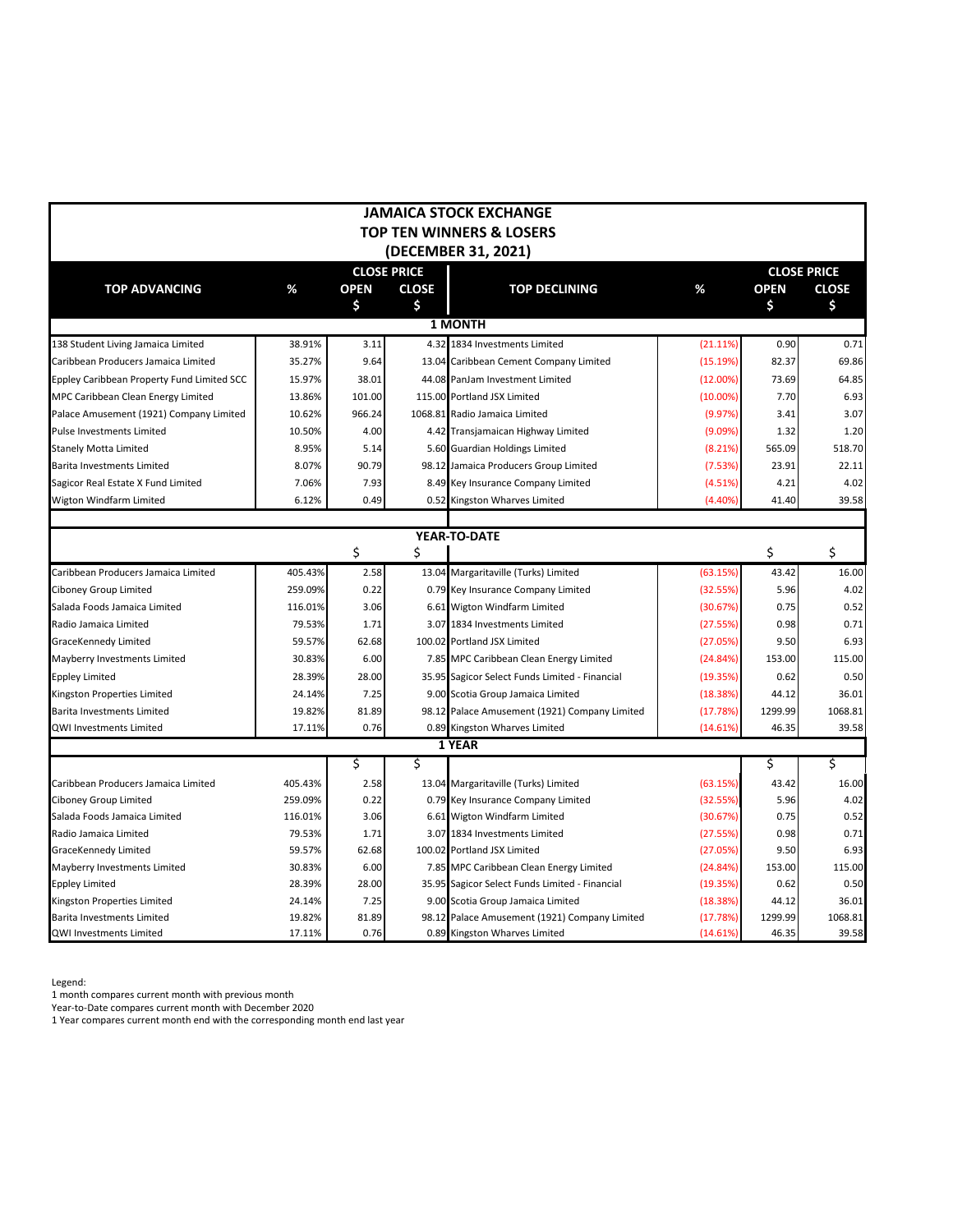|                                           |                               |               | Monthly Trading Statistics (2021 vs 2020) |                                      |                               |               |                     |                               |
|-------------------------------------------|-------------------------------|---------------|-------------------------------------------|--------------------------------------|-------------------------------|---------------|---------------------|-------------------------------|
|                                           |                               |               | <b>ORDINARY TRANSACTION</b>               |                                      |                               |               |                     |                               |
| <b>Month</b>                              | No. of<br><b>Transactions</b> | Volume 2021   | <b>Value 2021</b>                         | <b>Month-End</b><br><b>JSE Index</b> | No. of<br><b>Transactions</b> | Volume 2020   | <b>Value 2020</b>   | Month-End<br><b>JSE Index</b> |
| <b>JANUARY</b>                            | 11,602                        | 275,015,850   | \$1,267,464,212.54                        | 387,937.82                           | 14,566                        | 574,791,355   | \$2,953,597,620.44  | 500,463.33                    |
| <b>FEBRUARY</b>                           | 15,109                        | 365,800,176   | \$2,190,933,506.07                        | 394,528.80                           | 13,825                        | 522,889,519   | \$2,475,103,888.93  | 482,310.08                    |
| <b>MARCH</b>                              | 16,130                        | 376,979,920   | \$2,705,998,658.60                        | 394,659.55                           | 23,501                        | 1,082,861,767 | \$6,432,851,348.88  | 379,242.11                    |
| <b>APRIL</b>                              | 13,442                        | 226,471,740   | \$1,714,066,895.43                        | 408,023.02                           | 17,232                        | 927,620,276   | \$3,137,184,126.63  | 364,045.96                    |
| MAY                                       | 16,659                        | 435,098,073   | \$4,647,271,986.13                        | 422,098.56                           | 14,923                        | 416,575,685   | \$2,569,529,110.59  | 383,649.99                    |
| <b>JUNE</b>                               | 16,880                        | 273,822,083   | \$4,253,733,337.37                        | 425,564.15                           | 14,859                        | 774,535,669   | \$6,463,541,143.23  | 383,755.80                    |
| <b>JULY</b>                               | 14,529                        | 353,921,153   | \$16,605,196,276.79                       | 424,135.01                           | 13,610                        | 355,268,208   | \$2,317,249,848.53  | 370,421.97                    |
| <b>AUGUST</b>                             | 13,661                        | 477,208,958   | \$8,514,822,903.00                        | 417,864.90                           | 11,096                        | 426,307,401   | \$2,744,057,864.94  | 370,282.72                    |
| <b>SEPTEMBER</b>                          | 14,701                        | 374,270,922   | \$8,370,596,250.06                        | 414,889.96                           | 10,962                        | 249,524,918   | \$3,078,598,698.91  | 380,425.98                    |
| <b>OCTOBER</b>                            | 15,498                        | 255,874,513   | \$2,823,125,582.96                        | 403,965.03                           | 12,387                        | 361,964,206   | \$4,201,876,635.03  | 375,386.38                    |
| <b>NOVEMBER</b>                           | 18,297                        | 265,298,264   | \$3,056,555,335.05                        | 397,830.67                           | 11,989                        | 547,099,494   | \$5,870,349,524.37  | 399,576.09                    |
| <b>DECEMBER</b>                           | 14,303                        | 529,932,746   | \$7,395,447,522.21                        | 396,155.61                           | 13,096                        | 449,288,857   | \$7,673,676,303.61  | 395,614.91                    |
| <b>TOTAL</b>                              | 180,811                       | 4,209,694,398 | \$63,545,212,466.21                       |                                      | 172,046                       | 6,688,727,355 | \$49,917,616,114.09 |                               |
| Year Over Year (Month - Month Comparison) | 9.22%                         | 17.95%        | $-3.63%$                                  | 0.14%                                |                               |               |                     |                               |
| <b>Period Over Period Comparison</b>      | 5.09%                         | $-37.06%$     | 27.30%                                    |                                      |                               |               |                     |                               |
| <b>Comparative Year-to-Date</b>           | 5.09%                         | $-37.06%$     | 27.30%                                    | 0.14%                                |                               |               |                     |                               |
| Avg. Daily Record (Y-T-D)                 | 718                           |               |                                           |                                      | 677                           |               |                     |                               |
| Avg. Daily Volume/Value (Y-T-D)           |                               | 16,705,137    | \$252,163,542                             |                                      |                               | 26,333,572    | \$196,526,048       |                               |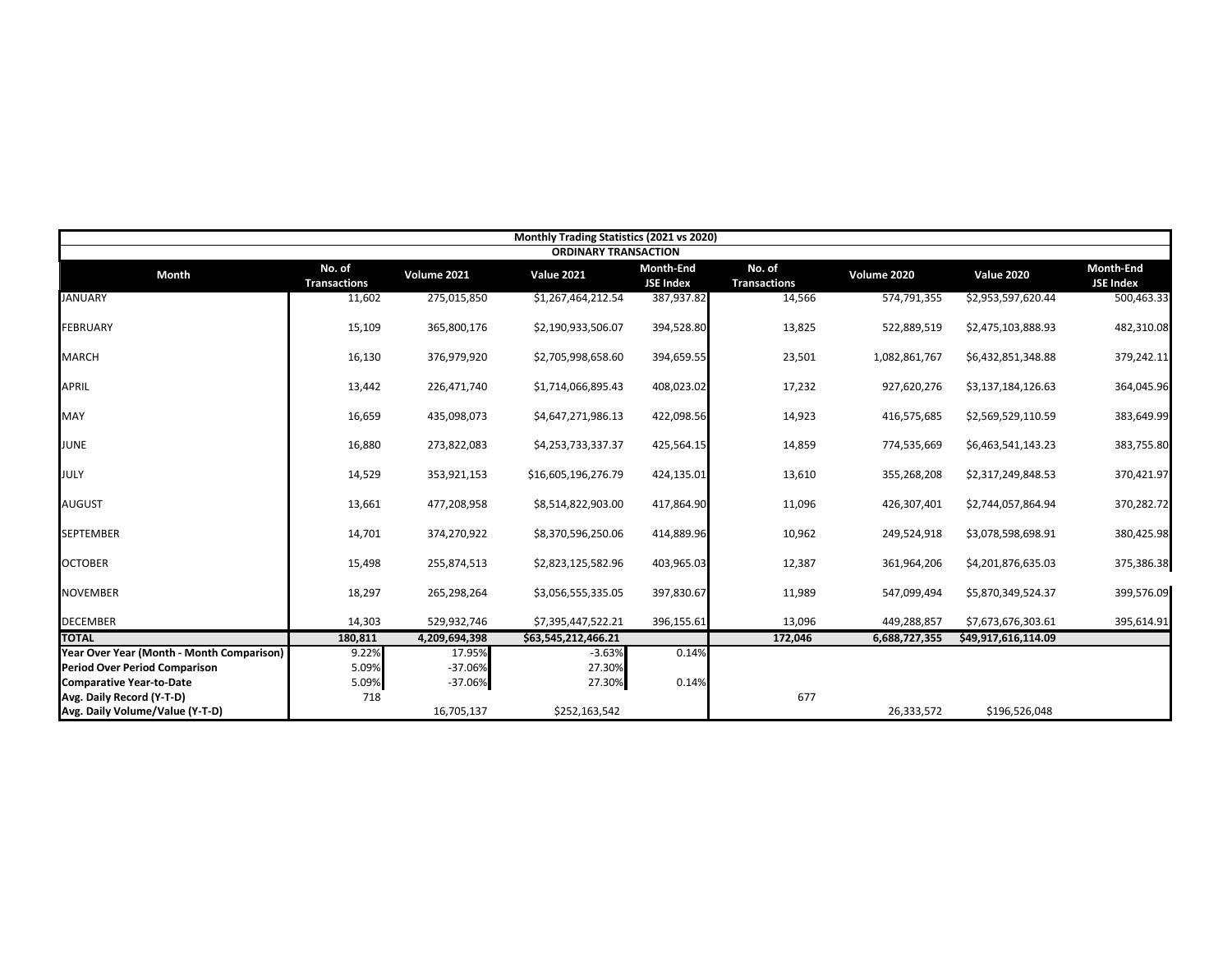|                                                                                                                                           |                               |                        | <b>BLOCK TRANSACTIONS</b>      |                               |               |                     |
|-------------------------------------------------------------------------------------------------------------------------------------------|-------------------------------|------------------------|--------------------------------|-------------------------------|---------------|---------------------|
|                                                                                                                                           | No. of<br><b>Transactions</b> | Volume 2021            | <b>Value 2021</b>              | No. of<br><b>Transactions</b> | Volume 2020   | <b>Value 2020</b>   |
| <b>JANUARY</b>                                                                                                                            | 0                             | 0                      | \$0.00                         | 18                            | 1,560,900     | 313306800.00        |
| <b>FEBRUARY</b>                                                                                                                           | $\mathbf{1}$                  | 4,000                  | \$196,000.00                   | 1                             | 12,925        | \$911,212.50        |
| <b>MARCH</b>                                                                                                                              | $\mathbf{1}$                  | 15,255                 | \$2,173,837.50                 | $\overline{4}$                | 8,475,181     | \$256,384,654.34    |
| <b>APRIL</b>                                                                                                                              | $\mathbf{1}$                  | 1,816,020              | \$2,633,229.00                 | $\mathbf 0$                   | 0             | \$0.00              |
| <b>MAY</b>                                                                                                                                | 0                             | 0                      | \$0.00                         | 0                             | 0             | \$0.00              |
| <b>JUNE</b>                                                                                                                               | $\overline{2}$                | 461,782                | \$360,502,630.50               | $\mathbf{1}$                  | 16,000        | \$720,000.00        |
| <b>JULY</b>                                                                                                                               | 0                             | 0                      | \$0.00                         | $\mathbf{1}$                  | 150,600       | \$6,659,532.00      |
| <b>AUGUST</b>                                                                                                                             | 0                             | 0                      | \$0.00                         | 0                             | 0             | \$0.00              |
| <b>SEPTEMBER</b>                                                                                                                          | 3                             | 225,195                | \$3,801,810.30                 | 0                             | 0             | \$0.00              |
| <b>OCTOBER</b>                                                                                                                            | 3                             | 145,230                | \$4,628,736.00                 | $\mathbf 0$                   | 0             | \$0.00              |
| <b>NOVEMBER</b>                                                                                                                           | 4                             | 573,931                | \$4,272,735.70                 | 2                             | 139,061,499   | \$3,824,456,942.50  |
| <b>DECEMBER</b>                                                                                                                           | 3                             | 369,390                | \$3,530,870.48                 | 3                             | 52,817,067    | \$1,504,268,032.86  |
| <b>TOTAL(BLOCK)</b>                                                                                                                       | 18                            | 3,610,803              | \$381,739,849.48               | 30                            | 202,094,172   | \$5,906,707,174.20  |
| % of Total Activity<br>% change on previous year                                                                                          | 0.01%<br>-40.00%              | 0.09%<br>$-98.21%$     | 0.60%<br>$-93.54%$             | 0.02%                         | 2.93%         | 10.58%              |
| <b>TOTAL(ORD.&amp; BLOCK)</b>                                                                                                             | 180,829                       | 4,213,305,201          | \$63,926,952,315.69            | 172,076                       | 6,890,821,527 | \$55,824,323,288.29 |
| % change on previous year<br>% change of total activity on previous year<br>Number of trading days (YTD)<br>Number of trading days (2020) | 5.09%<br>5.09%                | $-38.86%$<br>$-38.86%$ | 14.51%<br>14.51%<br>252<br>250 |                               |               |                     |
|                                                                                                                                           |                               |                        |                                |                               |               |                     |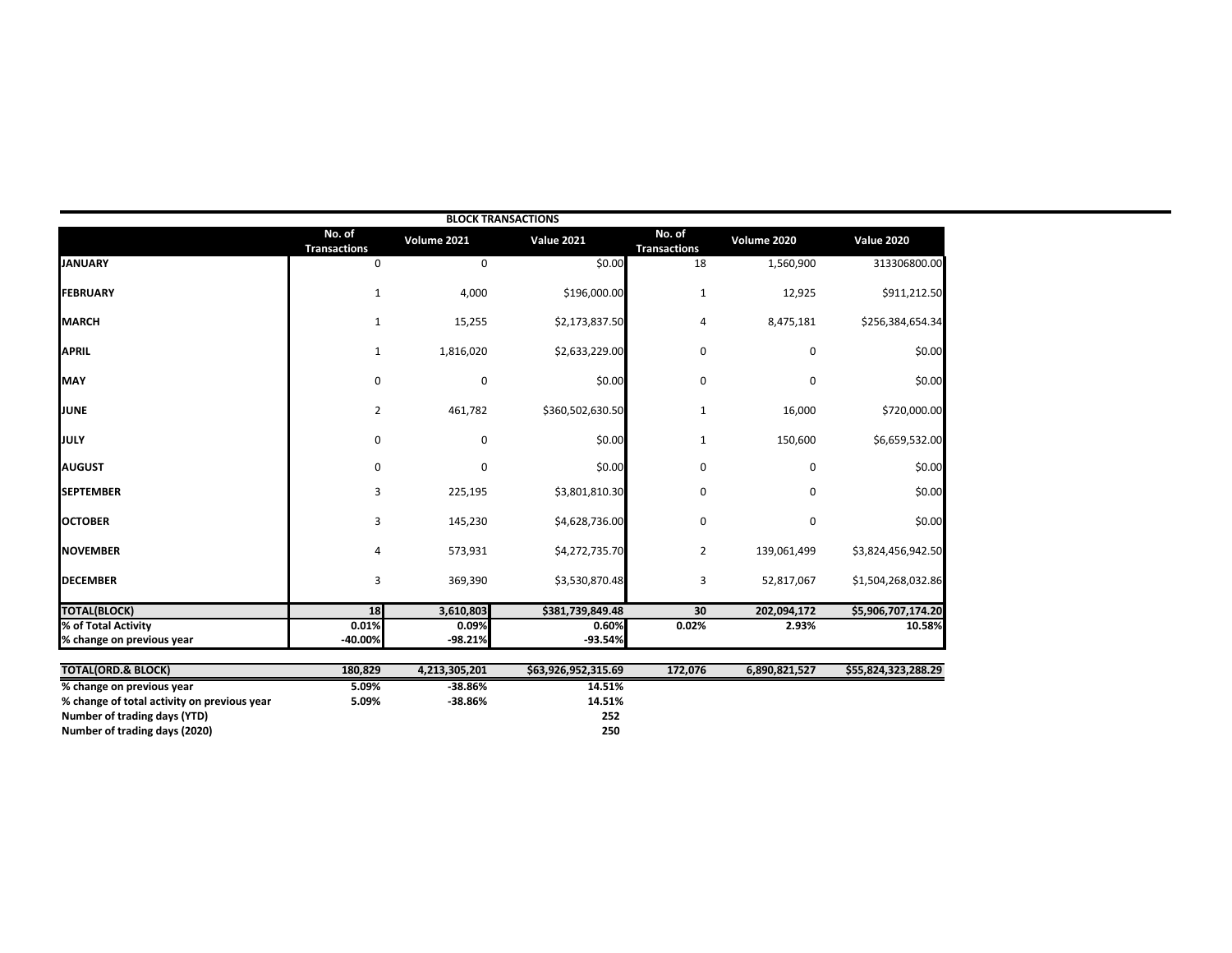| Monthly Trading Statistics (2021 vs 2020) for the Junior Market |  |  |  |
|-----------------------------------------------------------------|--|--|--|
|-----------------------------------------------------------------|--|--|--|

| <b>JUNIOR MARKET</b>                      |                               |               |                    |                            |                               |               |                    |                            |
|-------------------------------------------|-------------------------------|---------------|--------------------|----------------------------|-------------------------------|---------------|--------------------|----------------------------|
|                                           | No. of<br><b>Transactions</b> | Volume 2021   | <b>Value 2021</b>  | Month-End<br>Jr. Mkt Index | No. of<br><b>Transactions</b> | Volume 2020   | <b>Value 2020</b>  | Month-End<br>Jr. Mkt Index |
| <b>JANUARY</b>                            | 7,470                         | 163,088,406   | \$399,489,327.16   | 2,774.17                   | 5,877                         | 102,107,328   | \$369,365,468.38   | 3,087.76                   |
| <b>FEBRUARY</b>                           | 8.710                         | 259.044.052   | \$624,712,547.04   | 2,920.35                   | 4.711                         | 103,162,395   | \$298,772,425.31   | 2,911.91                   |
| <b>MARCH</b>                              | 8,370                         | 204,632,606   | \$593,888,718.19   | 2,982.96                   | 7,373                         | 170,702,474   | \$405,985,912.58   | 2,304.15                   |
| APRIL                                     | 7,910                         | 237,053,416   | \$615,395,334.18   | 3,182.36                   | 6,767                         | 289,593,836   | \$664.946.104.17   | 2,407.42                   |
| MAY                                       | 9,548                         | 241.747.769   | \$577,852,957.09   | 3,324.73                   | 5,540                         | 97,292,475    | \$310,615,551.54   | 2,632.97                   |
| <b>JUNE</b>                               | 8,283                         | 186.667.503   | \$532,979,778.54   | 3,370.59                   | 5,390                         | 173,819,751   | \$487,621,295.66   | 2,592.24                   |
| JULY                                      | 7,195                         | 125.593.296   | \$366,869,848.18   | 3,322.77                   | 5,844                         | 181,273,037   | \$497,092,281.14   | 2,590.03                   |
| <b>AUGUST</b>                             | 8,259                         | 335.987.816   | \$958,091,224.23   | 3,308.60                   | 4,196                         | 64,431,029    | \$198,671,713.70   | 2,480.92                   |
| <b>SEPTEMBER</b>                          | 8,488                         | 164.200.013   | \$529,970,104.68   | 3,296.35                   | 4,082                         | 82,704,763    | \$173.052.692.77   | 2,555.67                   |
| <b>OCTOBER</b>                            | 7,441                         | 117,954,427   | \$408,024,190.67   | 3,404.40                   | 5.889                         | 163,685,526   | \$379,675,928.67   | 2,470.24                   |
| <b>NOVEMBER</b>                           | 9,398                         | 128,446,640   | \$465.965.412.91   | 3,368.11                   | 6.028                         | 135.524.724   | \$397.386.348.10   | 2,516.08                   |
| <b>DECEMBER</b>                           | 7.653                         | 322.098.839   | \$1.038.026.346.15 | 3,428.30                   | 6,431                         | 205.736.945   | \$498.820.163.43   | 2,643.38                   |
| <b>TOTAL (JUNIOR)</b>                     | 98.725                        | 2,486,514,783 | \$7,111,265,789.02 |                            | 68.128                        | 1.770.034.283 | \$4,682,005,885.45 |                            |
| Year Over Year (Month - Month Comparison) | 19.00%                        | 56.56%        | 108.10%            | 29.69%                     |                               |               |                    |                            |
| Period Over Period Comparison             | 44.91%                        | 40.48%        | 51.89%             |                            |                               |               |                    |                            |
| <b>Comparative Year-to-Date</b>           | 44.91%                        | 40.48%        | 51.89%             | 29.69%                     |                               |               |                    |                            |
| Avg. Daily Record (Y-T-D)                 | 392                           |               |                    |                            | 268                           |               |                    |                            |
| Avg. Daily Volume/Value (Y-T-D)           |                               | 9.867.122     | \$28,219,308.69    |                            |                               | 6.968.639     | \$18,433,094.04    |                            |

|                               |                               | <b>BLOCK TRANSACTIONS</b> |                    |                               |               |                    |
|-------------------------------|-------------------------------|---------------------------|--------------------|-------------------------------|---------------|--------------------|
|                               | No. of<br><b>Transactions</b> | Volume 2021               | <b>Value 2021</b>  | No. of<br><b>Transactions</b> | Volume 2020   | <b>Value 2020</b>  |
| <b>JANUARY</b>                | 0                             | 0                         | \$0.00             | 0                             | $\mathbf 0$   | \$0.00             |
| <b>FEBRUARY</b>               | 0                             | 0                         | \$0.00             | $\mathbf 0$                   | $\mathbf 0$   | \$0.00             |
| <b>MARCH</b>                  | 0                             | 0                         | \$0.00             | 4                             | 241,363,319   | \$489,433,405.91   |
| <b>APRIL</b>                  | 0                             | 0                         | \$0.00             | $\mathbf 0$                   | $\mathbf 0$   | \$0.00             |
| MAY                           | 0                             | 0                         | \$0.00             | $\mathbf 0$                   | 0             | \$0.00             |
| <b>JUNE</b>                   | 0                             | 0                         | \$0.00             | 0                             | $\mathbf 0$   | \$0.00             |
| JULY                          | 0                             | 0                         | \$0.00             | $\mathbf 0$                   | $\mathbf 0$   | \$0.00             |
| <b>AUGUST</b>                 | 0                             | 0                         | \$0.00             | $\mathbf 0$                   | $\mathbf 0$   | \$0.00             |
| <b>SEPTEMBER</b>              | 0                             | 0                         | \$0.00             | $\overline{2}$                | 250,000       | \$1,197,500.00     |
| <b>OCTOBER</b>                | $\mathbf{1}$                  | 250,000                   | \$1,612,500.00     | $\mathbf 0$                   | $\mathbf 0$   | \$0.00             |
| <b>NOVEMBER</b>               | 0                             | 0                         | \$0.00             | $\mathbf 0$                   | $\mathbf 0$   | \$0.00             |
| <b>DECEMBER</b>               | $\mathbf{1}$                  | 60,000                    | \$448,800.00       | 4                             | 4,745,800     | \$16,643,242.00    |
| <b>TOTAL(BLOCK)</b>           | $\overline{2}$                | 310,000                   | \$2,061,300.00     | 10                            | 246,359,119   | 507,274,147.91     |
| % of Total Activity           | 0.00%                         | 0.01%                     | 0.03%              | 0.01%                         | 12.22%        | 9.78%              |
| <b>TOTAL(ORD.&amp; BLOCK)</b> | 98,727                        | 2,486,824,783             | \$7,113,327,089.02 | 68,138                        | 2,016,393,402 | \$5,189,280,033.36 |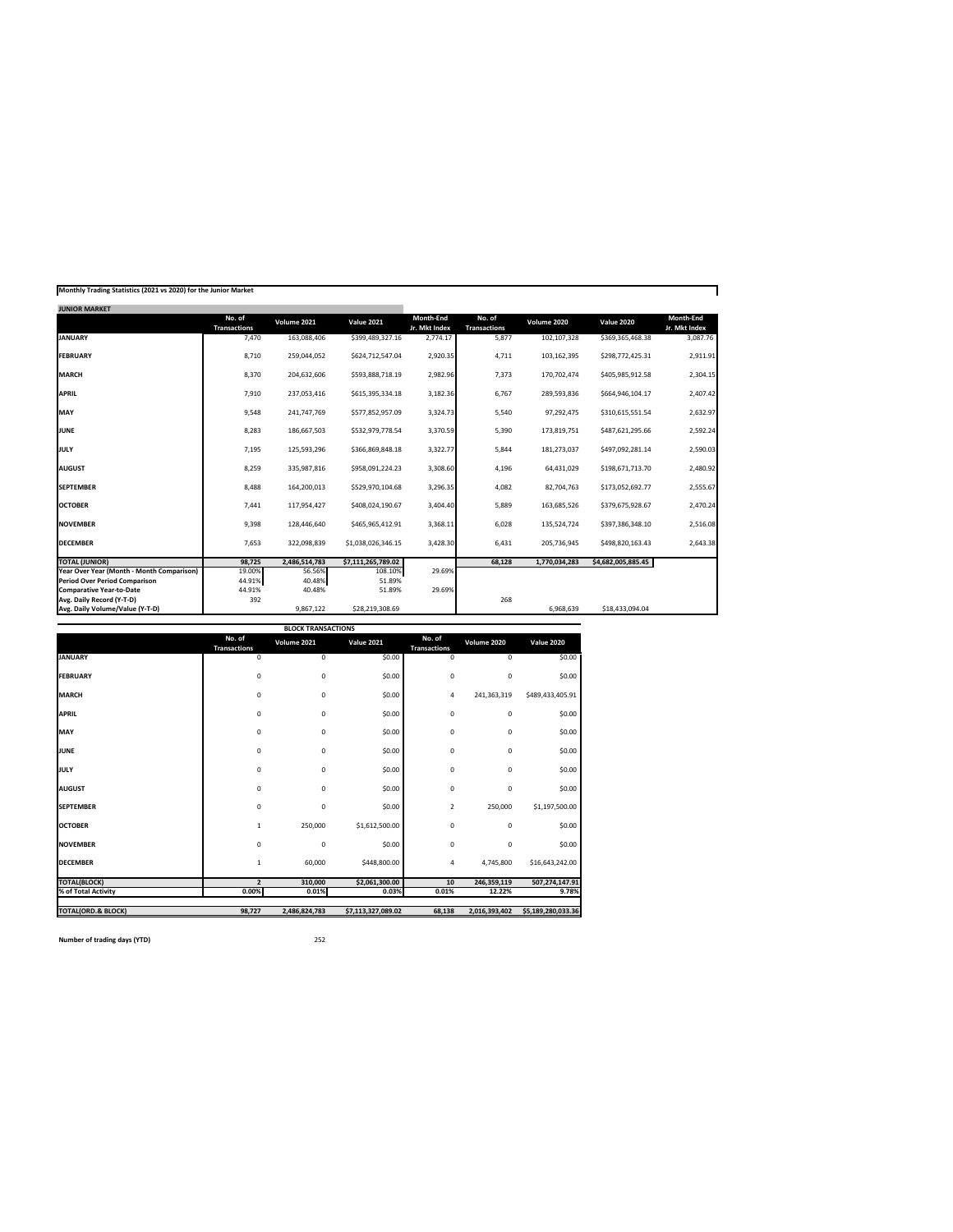|                                                                               |              |                 |                 | Jamaica Stock Exchange           |                     |                |                    |                 |                    |                 |                   |
|-------------------------------------------------------------------------------|--------------|-----------------|-----------------|----------------------------------|---------------------|----------------|--------------------|-----------------|--------------------|-----------------|-------------------|
|                                                                               |              |                 |                 | <b>Stock Price Analysis</b>      |                     |                |                    |                 |                    |                 |                   |
|                                                                               |              |                 |                 |                                  |                     |                |                    |                 |                    |                 |                   |
|                                                                               |              | Close           | Close           | Close                            | Close               |                | 1 Month            |                 | <b>YTD</b>         | 1 Year          | 1 Year            |
|                                                                               |              | Price           | Price           | Price                            | Price               |                |                    |                 |                    |                 |                   |
| <b>Securities</b>                                                             |              | 31-Dec-20<br>\$ | 31-Dec-20<br>\$ | 30-Nov-21<br>\$                  | 31-Dec-21<br>\$     | \$             | %                  | \$              | %                  | \$              | %                 |
| <b>Access Financial Services Limited</b>                                      |              | 23.50           | 23.50           | 20.75                            | 20.34               | (0.41)         | (1.98%)            | (3.16)          | (13.45%)           | (3.16)          | (13.45%)          |
| AMG Packaging & Paper Company Limited                                         |              | 1.58            | 1.58            | 2.20                             | 2.20                | 0.00           | 0.00%              | 0.62            | 39.24%             | 0.62            | 39.24%            |
| <b>Blue Power Group Limited</b>                                               |              | 2.78            | 2.78            | 3.00                             | 3.15                | 0.15           | 5.00%              | 0.37            | 13.31%             | 0.37            | 13.31%            |
| CAC 2000 Limited                                                              |              | 13.00           | 13.00           | 7.10                             | 7.20                | 0.10           | 1.41%              | (5.80)          | (44.62%)           | (5.80)          | (44.62%)          |
| Cargo Handlers Limited                                                        |              | 7.60            | 7.60            | 7.00                             | 7.75                | 0.75           | 10.71%             | 0.15            | 1.97%              | 0.15            | 1.97%             |
| Caribbean Assurance Brokers Limited                                           |              | 1.88            | 1.88            | 2.36                             | 2.28                | (0.08)         | (3.39%)            | 0.40            | 21.28%             | 0.40            | 21.28%            |
| Caribbean Cream Limited                                                       |              | 4.19            | 4.19            | 5.60                             | 5.31                | (0.29)         | (5.18%)            | 1.12            | 26.73%             | 1.12            | 26.73%            |
| Caribbean Flavours & Fragrances Limited                                       |              | 1.61            | 1.61            | 1.90                             | 1.91                | 0.01           | 0.53%              | 0.30            | 18.63%             | 0.30            | 18.63%            |
| Consolidated Bakeries (Jamaica) Limited                                       |              | 1.35            | 1.35            | 1.52                             | 1.20                | (0.32)         | (21.05%)           | (0.15)          | (11.11%)           | (0.15)          | $(11.11\%)$       |
| Derrimon Trading Company Limited                                              |              | 2.38            | 2.38            | 2.32                             | 2.30                | (0.02)         | (0.86%)            | (0.08)          | (3.36%)            | (0.08)          | (3.36%            |
| Dolphin Cove Limited<br><b>Elite Diagnostics Limited</b>                      |              | 8.78<br>3.01    | 8.78<br>3.01    | 13.20<br>3.18                    | 15.33<br>2.85       | 2.13<br>(0.33) | 16.14%<br>(10.38%) | 6.55<br>(0.16)  | 74.60%<br>(5.32%)  | 6.55<br>(0.16)  | 74.60%<br>(5.32%  |
| <b>Everything Fresh Limited</b>                                               |              | 0.74            | 0.74            | 0.91                             | 0.95                | 0.04           | 4.40%              | 0.21            | 28.38%             | 0.21            | 28.38%            |
| <b>Express Catering Limited</b>                                               |              | 3.53            | 3.53            | 5.13                             | 5.11                | (0.02)         | (0.39%)            | 1.58            | 44.76%             | 1.58            | 44.76%            |
| Fontana Limited                                                               |              | 5.66            | 5.66            | 7.44                             | 7.47                | 0.03           | 0.40%              | 1.81            | 31.98%             | 1.81            | 31.98%            |
| <b>FosRich Company Limited</b>                                                |              | 4.11            | 4.11            | 8.50                             | 9.05                | 0.55           | 6.47%              | 4.94            | 120.19%            | 4.94            | 120.19%           |
| <b>Future Energy Source Company Limited</b>                                   | $\mathsf{n}$ |                 |                 | 2.74                             | 2.88                | 0.14           | 5.11%              |                 |                    |                 |                   |
| General Accident Insurance Company Limited                                    |              | 6.19            | 6.19            | 6.45                             | 6.00                | (0.45)         | (6.98%)            | (0.19)          | (3.07%)            | (0.19)          | (3.07%            |
| <b>GWEST Corporation Limited</b>                                              |              | 0.75            | 0.75            | 0.92                             | 0.89                | (0.03)         | (3.26%)            | 0.14            | 18.67%             | 0.14            | 18.67%            |
| Honey Bun (1982) Limited                                                      |              | 5.31            | 5.31            | 9.86                             | 9.27                | (0.59)         | (5.98%)            | 3.96            | 74.58%             | 3.96            | 74.58%            |
| iCreate Limited                                                               |              | 0.59            | 0.59            | 0.85                             | 0.78                | (0.07)         | (8.24%)            | 0.19            | 32.20%             | 0.19            | 32.20%            |
| Indies Pharma Jamaica Limited                                                 |              | 2.65            | 2.65            | 3.28                             | 3.32                | 0.04           | 1.22%              | 0.67            | 25.28%             | 0.67            | 25.28%            |
| IronRock Insurance Company Limited<br>ISP Finance Services Limited            |              | 3.80<br>19.50   | 3.80<br>19.50   | 3.11<br>38.00                    | 3.10<br>38.00       | (0.01)<br>0.00 | (0.32%)<br>0.00%   | (0.70)<br>18.50 | (18.42%)<br>94.87% | (0.70)<br>18.50 | (18.42%<br>94.87% |
| Jamaican Teas Limited                                                         |              | 1.97            | 1.97            | 3.70                             | 3.81                | 0.11           | 2.97%              | 1.84            | 93.40%             | 1.84            | 93.40%            |
| Jetcon Corporation Limited                                                    |              | 0.79            | 0.79            | 1.08                             | 0.93                | (0.15)         | (13.89%)           | 0.14            | 17.72%             | 0.14            | 17.72%            |
| K.L.E. Group Limited                                                          |              | 1.15            | 1.15            | 2.32                             | 1.79                | (0.53)         | (22.84%)           | 0.64            | 55.65%             | 0.64            | 55.65%            |
| Knutsford Express Services Limited                                            |              | 6.75            | 6.75            | 7.50                             | 8.32                | 0.82           | 10.93%             | 1.57            | 23.26%             | 1.57            | 23.26%            |
| Lasco Distributors Limited                                                    |              | 3.20            | 3.20            | 3.15                             | 3.39                | 0.24           | 7.62%              | 0.19            | 5.94%              | 0.19            | 5.94%             |
| Lasco Financial Services Limited                                              |              | 2.54            | 2.54            | 3.09                             | 3.00                | (0.09)         | (2.91%)            | 0.46            | 18.11%             | 0.46            | 18.11%            |
| Lasco Manufacturing Limited                                                   |              | 3.85            | 3.85            | 4.89                             | 4.75                | (0.14)         | (2.86%)            | 0.90            | 23.38%             | 0.90            | 23.38%            |
| Lumber Depot Limited                                                          |              | 1.54            | 1.54            | 2.91                             | 3.02                | 0.11           | 3.78%              | 1.48            | 96.10%             | 1.48            | 96.10%            |
| Mailpac Group Limited                                                         |              | 2.78            | 2.78            | 3.47                             | 3.66                | 0.19           | 5.48%              | 0.88            | 31.65%             | 0.88            | 31.65%            |
| Main Event Entertainment Group Limited                                        |              | 3.20            | 3.20            | 3.71                             | 4.50                | 0.79           | 21.29%             | 1.30            | 40.63%             | 1.30            | 40.63%            |
| Medical Disposables & Supplies Limited<br>Paramount Trading (Jamaica) Limited |              | 4.22<br>1.45    | 4.22<br>1.45    | 6.46<br>1.09                     | 6.49<br>1.25        | 0.03<br>0.16   | 0.46%<br>14.68%    | 2.27<br>(0.20)  | 53.79%<br>(13.79%  | 2.27<br>(0.20)  | 53.79%<br>(13.79% |
| SSL Venture Capital Jamaica Limited                                           |              | 0.57            | 0.57            | 0.96                             | 0.94                | (0.02)         | (2.08%)            | 0.37            | 64.91%             | 0.37            | 64.91%            |
| <b>Stationery and Office Supplies Limited</b>                                 |              | 4.54            | 4.54            | 6.01                             | 6.39                | 0.38           | 6.32%              | 1.85            | 40.75%             | 1.85            | 40.75%            |
| The Limners and Bards Limited                                                 |              | 3.06            | 3.06            | 3.54                             | 3.84                | 0.30           | 8.47%              | 0.78            | 25.49%             | 0.78            | 25.49%            |
| Tropical Battery Company Limited                                              |              | 1.19            | 1.19            | 1.28                             | 1.26                | (0.02)         | (1.56%)            | 0.07            | 5.88%              | 0.07            | 5.88%             |
| tTech Limited                                                                 |              | 4.30            | 4.30            | 4.30                             | 4.74                | 0.44           | 10.23%             | 0.44            | 10.23%             | 0.44            | 10.23%            |
| <b>Average Price Appreciation(%)</b>                                          |              |                 |                 |                                  |                     |                | 0.72%              |                 | 29.01%             |                 | 29.01%            |
| Advance:Decline:Unchange :-                                                   |              |                 |                 |                                  |                     |                | 21:18:02           |                 | 32:08:00           |                 | 32:08:00          |
|                                                                               |              |                 |                 |                                  |                     |                |                    |                 |                    |                 |                   |
|                                                                               |              |                 |                 |                                  |                     |                |                    |                 |                    |                 | 32                |
| KEY                                                                           |              |                 |                 |                                  |                     |                |                    |                 |                    |                 |                   |
| suspended security                                                            |              |                 |                 |                                  |                     |                |                    |                 |                    |                 |                   |
| newly listed                                                                  |              | s<br>n          |                 |                                  |                     |                |                    |                 |                    |                 |                   |
| adjusted for bonus issue                                                      |              | b               |                 |                                  |                     |                |                    |                 |                    |                 |                   |
| adiusted for stock split                                                      |              | z               |                 |                                  |                     |                |                    |                 |                    |                 |                   |
| adjusted for Stock consolidation (reverse split)                              |              | c               |                 |                                  |                     |                |                    |                 |                    |                 |                   |
|                                                                               |              |                 |                 |                                  |                     |                |                    |                 |                    |                 |                   |
|                                                                               |              |                 |                 |                                  |                     |                |                    |                 |                    |                 |                   |
|                                                                               |              |                 |                 |                                  |                     |                |                    |                 |                    |                 |                   |
|                                                                               |              |                 |                 |                                  |                     |                |                    |                 |                    |                 |                   |
| December 31, 2021                                                             |              | 3,428.30        |                 | <b>INDEX CHANGE</b>              | <b>INDEX CHANGE</b> |                |                    |                 |                    |                 |                   |
| November 30, 2021                                                             |              | 3,368.12 MONTH  |                 |                                  | 60.18 MONTH %       | 1.79%          |                    |                 |                    |                 |                   |
| December 31, 2020                                                             |              | 2,643.38 Y-T-D  |                 |                                  | 784.92 Y-T-D %      | 29.69%         |                    |                 |                    |                 |                   |
| December 31, 2020                                                             |              | 2,643.38 1 YEAR |                 |                                  | 784.92 1 YEAR %     | 29.69%         |                    |                 |                    |                 |                   |
| Market. Capitalisation as at:-                                                |              | Ja\$M           |                 | change over prev mnth(Ja\$M) (%) |                     |                |                    |                 |                    |                 |                   |
| November 30, 2021                                                             |              | \$154,774.93    |                 |                                  |                     |                |                    |                 |                    |                 |                   |
| December 31, 2021                                                             |              | \$157,557.92    |                 | \$2,782.99                       | 1.80%               |                |                    |                 |                    |                 |                   |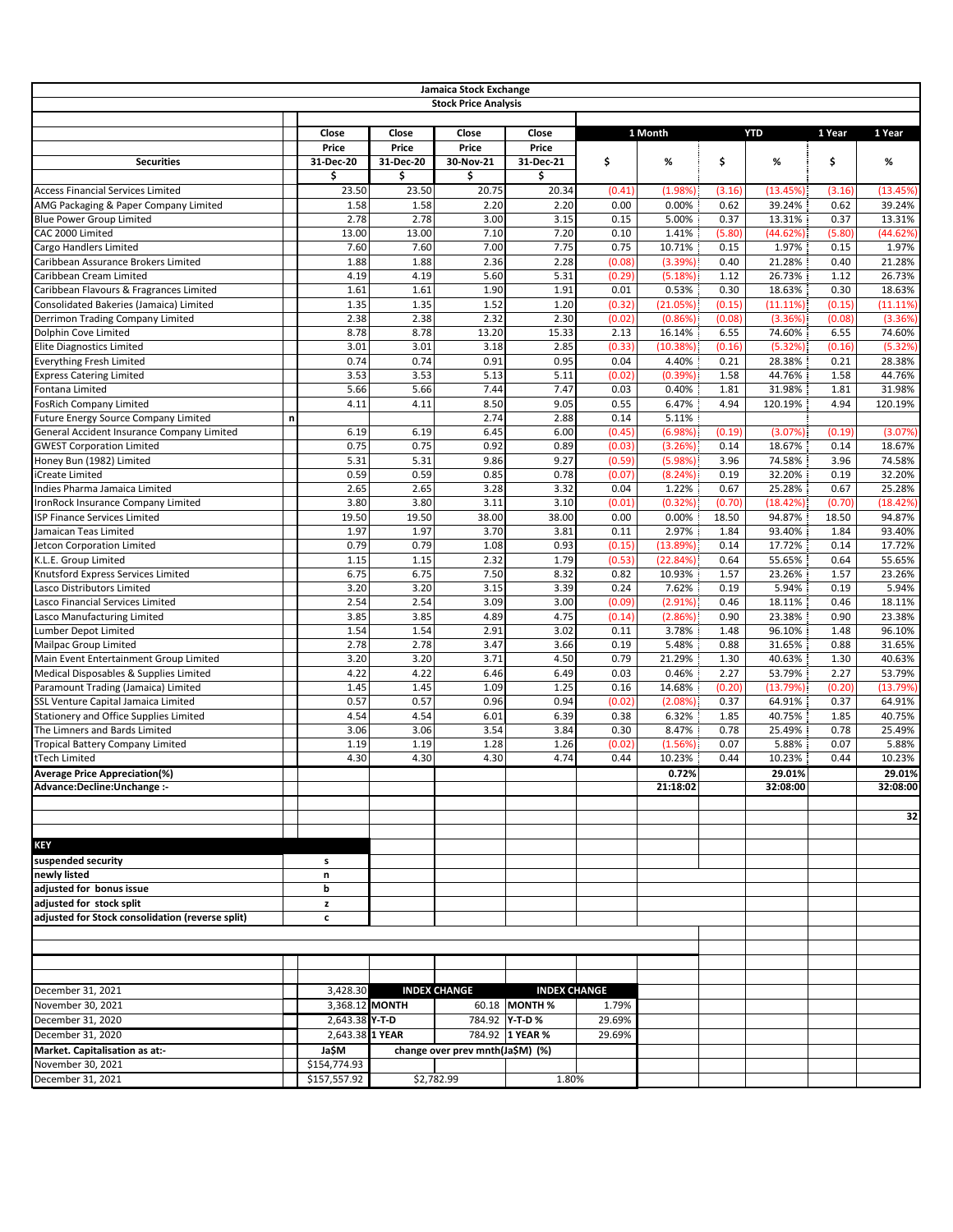|                                        |         |             |                    | <b>JAMAICA STOCK EXCHANGE</b>                 |             |                    |              |  |  |  |  |
|----------------------------------------|---------|-------------|--------------------|-----------------------------------------------|-------------|--------------------|--------------|--|--|--|--|
|                                        |         |             |                    | TOP WINNERS & LOSERS (JUNIOR MARKET)          |             |                    |              |  |  |  |  |
|                                        |         |             |                    | (DECEMBER 31, 2021)                           |             |                    |              |  |  |  |  |
|                                        |         |             | <b>CLOSE PRICE</b> |                                               |             | <b>CLOSE PRICE</b> |              |  |  |  |  |
| <b>TOP ADVANCING</b>                   | %       | <b>OPEN</b> | <b>CLOSE</b>       | <b>TOP DECLINING</b>                          | %           | <b>OPEN</b>        | <b>CLOSE</b> |  |  |  |  |
|                                        |         | \$          | \$                 |                                               |             | \$                 | \$           |  |  |  |  |
|                                        |         |             | <b>1 MONTH</b>     |                                               |             |                    |              |  |  |  |  |
| Main Event Entertainment Group Limited | 21.29%  | 3.71        |                    | 4.50 K.L.E. Group Limited                     | (22.84%)    | 2.32               | 1.79         |  |  |  |  |
| Dolphin Cove Limited                   | 16.14%  | 13.20       |                    | 15.33 Consolidated Bakeries (Jamaica) Limited | (21.05%)    | 1.52               | 1.20         |  |  |  |  |
| Paramount Trading (Jamaica) Limited    | 14.68%  | 1.09        |                    | 1.25 Jetcon Corporation Limited               | (13.89%)    | 1.08               | 0.93         |  |  |  |  |
| Knutsford Express Services Limited     | 10.93%  | 7.50        |                    | 8.32 Elite Diagnostics Limited                | (10.38%)    | 3.18               | 2.85         |  |  |  |  |
| Cargo Handlers Limited                 | 10.71%  | 7.00        |                    | 7.75 iCreate Limited                          | (8.24%)     | 0.85               | 0.78         |  |  |  |  |
| tTech Limited                          | 10.23%  | 4.30        |                    | 4.74 General Accident Insurance Company Ltd   | (6.98%)     | 6.45               | 6.00         |  |  |  |  |
| The Limners and Bards Limited          | 8.47%   | 3.54        |                    | 3.84 Honey Bun (1982) Limited                 | (5.98%)     | 9.86               | 9.27         |  |  |  |  |
| Lasco Distributors Limited             | 7.62%   | 3.15        |                    | 3.39 Caribbean Cream Limited                  | (5.18%)     | 5.60               | 5.31         |  |  |  |  |
| <b>FosRich Company Limited</b>         | 6.47%   | 8.50        |                    | 9.05 Caribbean Assurance Brokers Limited      | (3.39%)     | 2.36               | 2.28         |  |  |  |  |
| Stationery and Office Supplies Limited | 6.32%   | 6.01        |                    | 6.39 GWEST Corporation Limited                | (3.26%)     | 0.92               | 0.89         |  |  |  |  |
| YEAR-TO-DATE                           |         |             |                    |                                               |             |                    |              |  |  |  |  |
|                                        |         | <b>OPEN</b> | <b>CLOSE</b>       |                                               |             | <b>OPEN</b>        | <b>CLOSE</b> |  |  |  |  |
|                                        | %       | \$          | \$                 |                                               | %           | \$                 | \$           |  |  |  |  |
| <b>FosRich Company Limited</b>         | 120.19% | 4.11        |                    | 9.05 CAC 2000 Limited                         | (44.62%)    | 13.00              | 7.20         |  |  |  |  |
| Lumber Depot Limited                   | 96.10%  | 1.54        |                    | 3.02 IronRock Insurance Company Limited       | (18.42%)    | 3.80               | 3.10         |  |  |  |  |
| <b>ISP Finance Services Limited</b>    | 94.87%  | 19.50       |                    | 38.00 Paramount Trading (Jamaica) Limited     | (13.79%)    | 1.45               | 1.25         |  |  |  |  |
| Jamaican Teas Limited                  | 93.40%  | 1.97        |                    | 3.81 Access Financial Services Limited        | (13.45%)    | 23.50              | 20.34        |  |  |  |  |
| Dolphin Cove Limited                   | 74.60%  | 8.78        |                    | 15.33 Consolidated Bakeries (Jamaica) Limited | $(11.11\%)$ | 1.35               | 1.20         |  |  |  |  |
| Honey Bun (1982) Limited               | 74.58%  | 5.31        |                    | 9.27 Elite Diagnostics Limited                | (5.32%)     | 3.01               | 2.85         |  |  |  |  |
| SSL Venture Capital Jamaica Limited    | 64.91%  | 0.57        |                    | 0.94 Derrimon Trading Company Limited         | (3.36%)     | 2.38               | 2.30         |  |  |  |  |
| K.L.E. Group Limited                   | 55.65%  | 1.15        |                    | 1.79 General Accident Insurance Company Limi  | (3.07%)     | 6.19               | 6.00         |  |  |  |  |
| Medical Disposables & Supplies Limited | 53.79%  | 4.22        | 6.49               |                                               |             |                    |              |  |  |  |  |
| <b>Express Catering Limited</b>        | 44.76%  | 3.53        | 5.11               |                                               |             |                    |              |  |  |  |  |
|                                        |         |             | 1 YEAR             |                                               |             |                    |              |  |  |  |  |
|                                        | %       | \$          | \$                 |                                               | %           | \$                 | \$           |  |  |  |  |
| <b>FosRich Company Limited</b>         | 120.19% | 4.11        |                    | 9.05 CAC 2000 Limited                         | (44.62%)    | 13.00              | 7.20         |  |  |  |  |
| Lumber Depot Limited                   | 96.10%  | 1.54        |                    | 3.02 IronRock Insurance Company Limited       | (18.42%)    | 3.80               | 3.10         |  |  |  |  |
| ISP Finance Services Limited           | 94.87%  | 19.50       |                    | 38.00 Paramount Trading (Jamaica) Limited     | (13.79%)    | 1.45               | 1.25         |  |  |  |  |
| Jamaican Teas Limited                  | 93.40%  | 1.97        |                    | 3.81 Access Financial Services Limited        | (13.45%)    | 23.50              | 20.34        |  |  |  |  |
| Dolphin Cove Limited                   | 74.60%  | 8.78        |                    | 15.33 Consolidated Bakeries (Jamaica) Limited | $(11.11\%)$ | 1.35               | 1.20         |  |  |  |  |
| Honey Bun (1982) Limited               | 74.58%  | 5.31        |                    | 9.27 Elite Diagnostics Limited                | (5.32%)     | 3.01               | 2.85         |  |  |  |  |
| SSL Venture Capital Jamaica Limited    | 64.91%  | 0.57        |                    | 0.94 Derrimon Trading Company Limited         | (3.36%)     | 2.38               | 2.30         |  |  |  |  |
| K.L.E. Group Limited                   | 55.65%  | 1.15        |                    | 1.79 General Accident Insurance Company Limi  | (3.07%)     | 6.19               | 6.00         |  |  |  |  |
| Medical Disposables & Supplies Limited | 53.79%  | 4.22        | 6.49               |                                               |             |                    |              |  |  |  |  |
| <b>Express Catering Limited</b>        | 44.76%  | 3.53        | 5.11               |                                               |             |                    |              |  |  |  |  |

Legend:

1 month compares current month with previous month

Year-to-Date compares current month with December 2020

1 Year compares current month end with the corresponding month end last year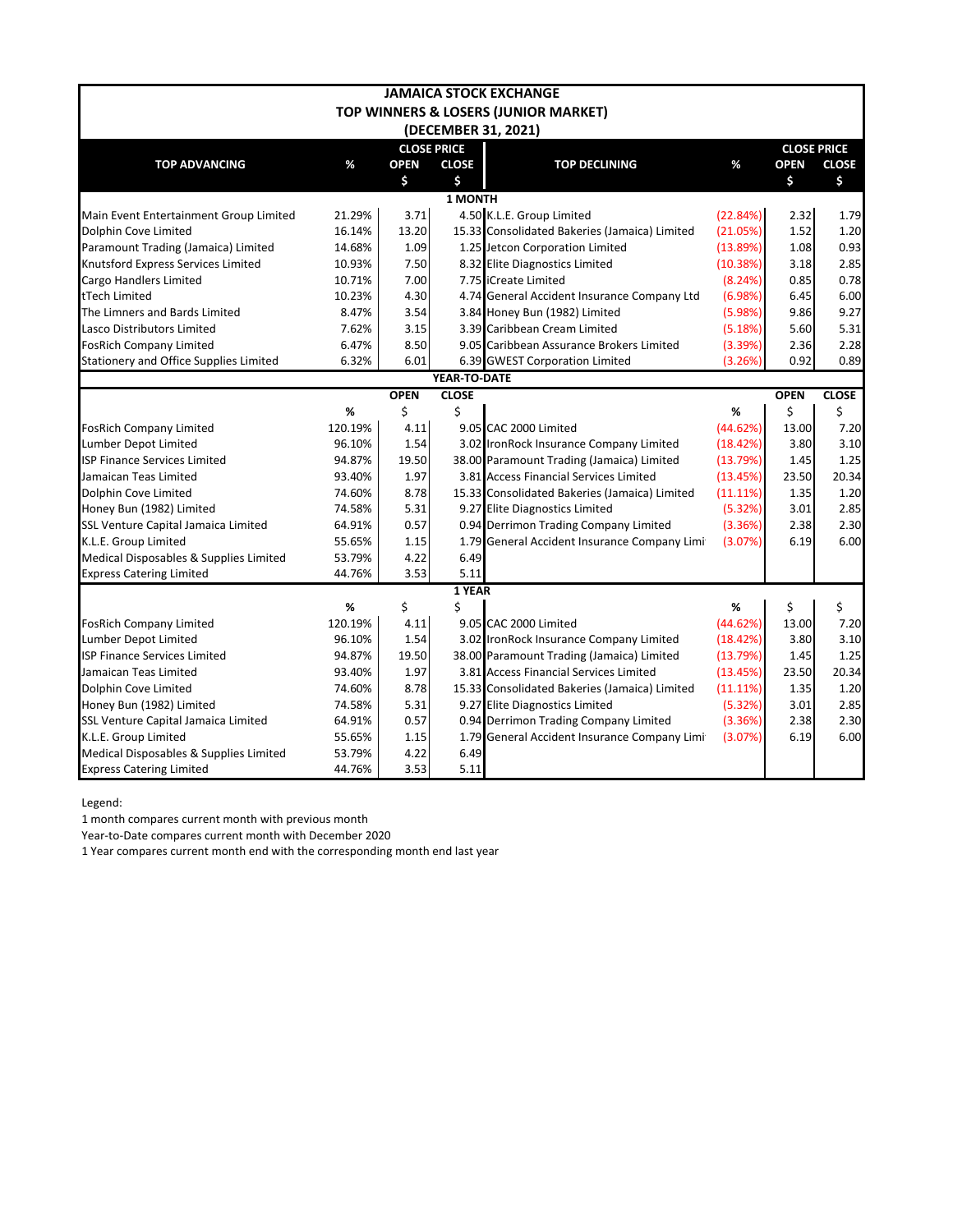| Monthly Trading Statistics (2021 vs 2020) for the USD Equities Market |                               |             |                   |                                        |                               |             |                   |                                               |
|-----------------------------------------------------------------------|-------------------------------|-------------|-------------------|----------------------------------------|-------------------------------|-------------|-------------------|-----------------------------------------------|
| <b>USD EQUITIES MARKET</b>                                            |                               |             |                   |                                        |                               |             |                   |                                               |
|                                                                       | No. of<br><b>Transactions</b> | Volume 2021 | <b>Value 2021</b> | Month-End<br><b>USD Equities Index</b> | No. of<br><b>Transactions</b> | Volume 2020 | <b>Value 2020</b> | <b>Month-End</b><br><b>USD Equities Index</b> |
| <b>JANUARY</b>                                                        | 350                           | 11,630,737  | \$1,479,136.91    | 202.72                                 | 389                           | 5,236,602   | \$1,637,663.75    | 230.48                                        |
| <b>FEBRUARY</b>                                                       | 529                           | 7,232,881   | \$959,197.42      | 200.72                                 | 283                           | 2,277,663   | \$775,185.15      | 228.15                                        |
| <b>MARCH</b>                                                          | 566                           | 8,524,520   | \$1,628,985.03    | 204.40                                 | 467                           | 28,256,821  | \$841,919.98      | 201.77                                        |
| <b>APRIL</b>                                                          | 526                           | 9,313,967   | \$733,156.19      | 209.56                                 | 402                           | 25,010,747  | \$1,720,851.49    | 194.31                                        |
| <b>MAY</b>                                                            | 592                           | 16,288,098  | 2,052,179.23      | 207.06                                 | 311                           | 9,408,192   | 1,231,934.34      | 190.28                                        |
| <b>JUNE</b>                                                           | 522                           | 11,192,795  | \$788,788.62      | 194.70                                 | 477                           | 37,181,769  | \$4,206,176.10    | 181.77                                        |
| JULY                                                                  | 455                           | 20,710,706  | \$2,099,495.15    | 186.75                                 | 326                           | 13,980,750  | \$1,919,630.31    | 186.15                                        |
| <b>AUGUST</b>                                                         | 392                           | 23,145,451  | \$1,425,512.02    | 185.29                                 | 309                           | 8,006,602   | \$722,524.39      | 187.50                                        |
| <b>SEPTEMBER</b>                                                      | 560                           | 105,856,477 | \$16,392,467.86   | 195.60                                 | 309                           | 6,385,269   | \$804,861.10      | 189.90                                        |
| <b>OCTOBER</b>                                                        | 475                           | 6,372,614   | \$544,917.23      | 199.26                                 | 318                           | 57,220,224  | \$1,420,247.70    | 197.41                                        |
| <b>NOVEMBER</b>                                                       | 522                           | 11,885,119  | \$1,628,338.83    | 205.52                                 | 370                           | 4,959,987   | \$438,006.51      | 190.34                                        |
| <b>DECEMBER</b>                                                       | 522                           | 51,477,094  | \$8,000,656.63    | 195.51                                 | 464                           | 6,258,803   | \$724,506.72      | 186.30                                        |
| <b>TOTAL (USD EQUITIES MKT)</b>                                       | 6,011                         | 283,630,459 | \$37,732,831.12   |                                        | 4425                          | 204,183,429 | \$16,443,507.54   |                                               |
| Year Over Year (Month - Month Comparison)                             | 12.50%                        | 722.48%     | 1004.29%          | 4.94%                                  |                               |             |                   |                                               |
| <b>Period Over Period Comparison</b>                                  | 35.84%                        | 38.91%      | 129.47%           |                                        |                               |             |                   |                                               |
| <b>Comparative Year-to-Date</b>                                       | 35.84%                        | 38.91%      | 129.47%           | 4.94%                                  |                               |             |                   |                                               |
| Avg. Daily Record (Y-T-D)                                             | 24                            |             |                   |                                        | 17                            |             |                   |                                               |
| Avg. Daily Volume/Value (Y-T-D)                                       |                               | 1,125,518   | \$149,733.46      |                                        |                               | 803,872     | \$64,738.22       |                                               |

| December 31, 2021              | 195.51       | <b>INDEX CHANGE</b> |                                  | <b>INDEX CHANGE</b> |         |
|--------------------------------|--------------|---------------------|----------------------------------|---------------------|---------|
| November 30, 2021              |              | 205.52 MONTH        |                                  | $(10.01)$ MONTH %   | (4.87%) |
| December 31, 2020              | 186.30 Y-T-D |                     |                                  | 9.21 Y-T-D %        | 4.94%   |
| December 31, 2020              |              | 186.30 1 YEAR       |                                  | 9.21 1 YEAR %       | 4.94%   |
| Market. Capitalisation as at:- | USŚM         |                     | change over prev mnth(US\$M) (%) |                     |         |
| November 30, 2021              | \$646.72     |                     |                                  |                     |         |
| December 31, 2021              | \$614.99     | (531.73)            |                                  | $-4.91%$            |         |

**Number of trading days (YTD)** 252